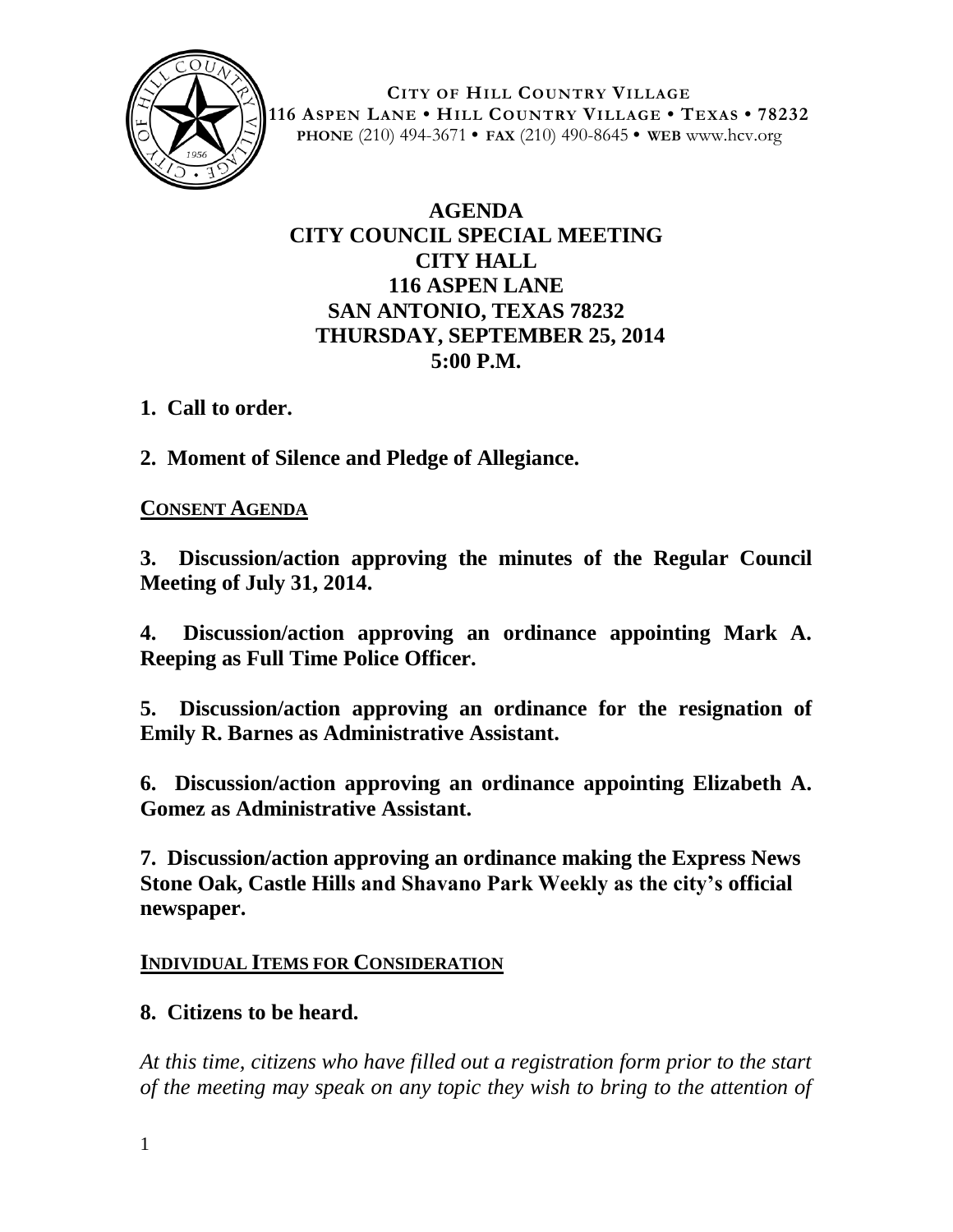*the governing body so long as that topic is not on the agenda for this meeting. Citizens may speak on specific agenda items when that item is called for discussion. During the Citizens to be Heard section no council action may take place and no council discussion or response is required to the speaker. A time limit of two minutes per speaker is permitted; the council may extend this time at their discretion.*

**9. A public hearing, discussion, and possible action regarding a request from DAC Engineering as authorized by Christian Brothers Automotive Corporation, for an additional commercial use for an auto repair shop at 15301 San Pedro, Hill Country Village, Texas 78232: CB 4990A BLK Lot N IRR 71.66 Ft of 9, in the B-2 Zoning District.** 

**10. Discussion/action regarding the July 31, 2014 and the August 31, 2014 financial statements.**

**11. Discussion/action regarding the acceptance of proposals on health, dental, vision and life insurance and disability coverage for the employees of the City of Hill Country Village.**

**12. Discussion/action approving the purchase of a camera system and maintenance agreement that will record the entrance and exit points to the City of Hill Country Village.**

# **13. FY 2014-15 Budget and Tax Rate for 2015:**

- a. Discussion/action regarding possible amendments to proposed FY 2014-15 budget.
- b. Discussion/action on an ordinance approving the budget for the City of Hill Country Village, Texas, for Fiscal Year 2014-15, beginning October 1, 2014 and ending September 30, 2015, and ordering same filed with the City Administrator and County Clerk.
- c. Discussion/action on an ordinance approving the budget of the Hill Country Village Economic Development Corporation for Fiscal Year 2014-15, beginning October 1, 2014 and ending September 30, 2015, and ordering same filed with the City Administrator and County Clerk.
- d. Discussion/action on an ordinance adopting the tax rate for 2014.

# **14. Mayor's Report to Council.**